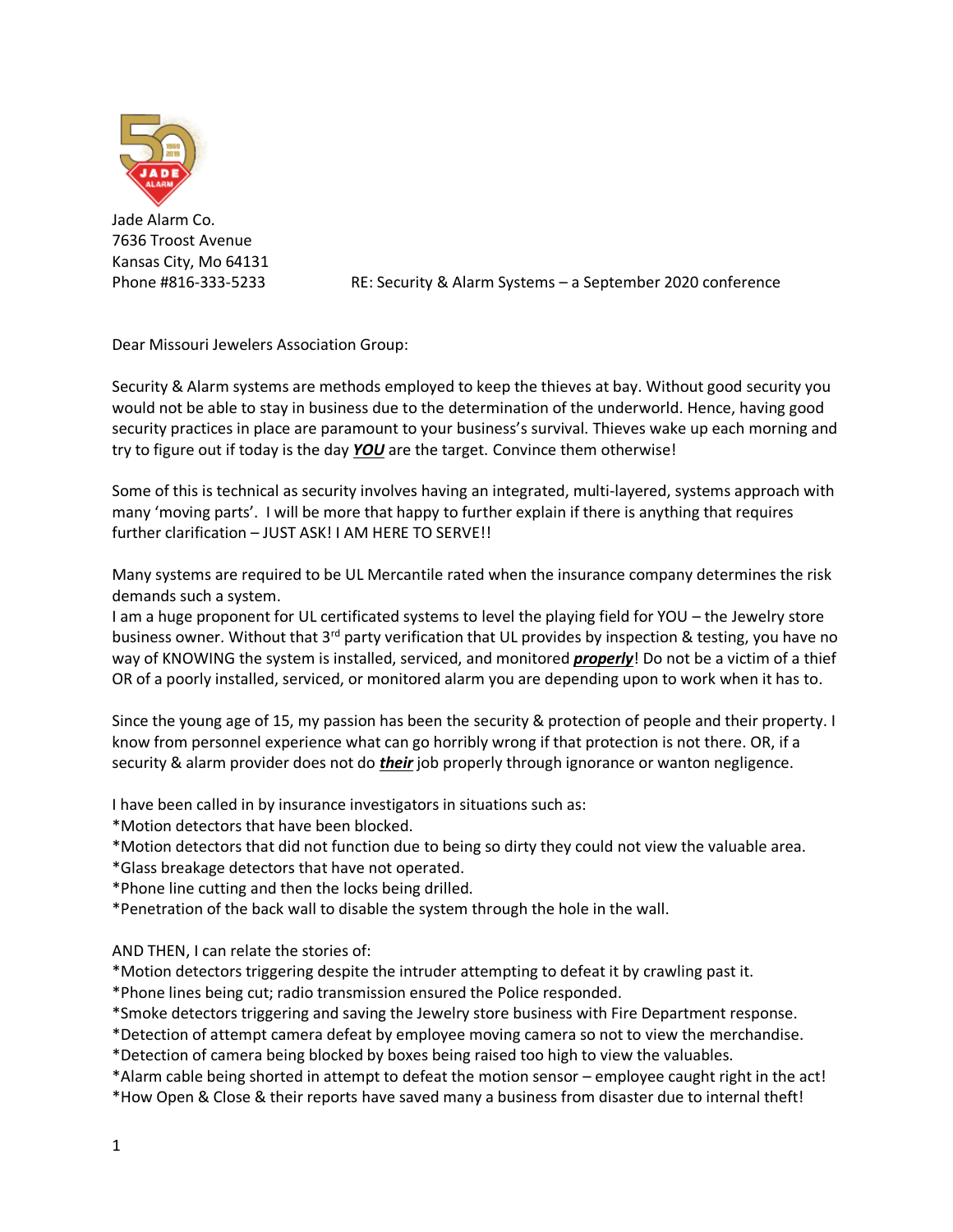#### **Here are some of the items I feel are involved in security and alarm systems:**

#### **PREVENTION:**

**CPTED – DEFINATION**: **C**rime **P**revention **T**hrough **E**nvironmental **D**esign is an agenda for manipulating the built environment to create safer neighborhoods. The 3-D's are**: D**eter, **D**etect**, D**elay. \*Good perimeter physical security such as motion lighting, physical barriers, proper locks and keeping shrubbery properly manicured to avoid hiding any prowling thieves. Have multiple people leave at night. Have lights on timers to keep the thieves guessing when you are leaving for the day (many alarm systems can be setup to turn off the lights xx minutes after the system is armed).

#### **SECURITY PROCEDURES CAN MAKE ALL THE DIFFERENCE:**

Be SURE any service personnel coming into the store are REALLY who they are supposed to be! \*If a 'Police Officer' showed up at your door right before opening demanding to come in, what SECURITY PROCEDURE will your personnel follow to ensure it is not someone in a rented uniform? At least once per month, you as the owner, should evaluate your own security as if you were looking for weaknesses in the premise's physical security from a thief's standpoint. Do your personnel KNOW the local Police Officers? Invite them in for 'coffee and donuts' and introduce them to all your people. You depend upon them – make them feel a part of your total security! Can they just 'show up' each morning or evening to be 'there' during those exposed times? A little coffee can be the cheapest form of security you can get! UL requires an annual inspection by a trained alarm technician. You can in the meantime inspect/test on your own. Any good alarm company will be happy to teach you how to take the few minutes to do so. NOTE: Be sure your alarm provider sets any non-entry door/device on INSTANT mode due to time delays If you get a phone call to respond – ensure it IS the alarm company and not a 'setup' for an ambush.

#### **LOCKS, MANTRAP, OTHER SECURITY MEASURES:**

- A) Having good locks, for instance MEDECO BIAXIAL is a very good idea. The MEDECO cylinders are extremely difficult to pick and key duplication is restricted. Additionally, the locks themselves have special methods that make drilling the core next to impossible.
- B) Having a 'lock collar' installed to prevent thief with pipe wrench twisting lock out of door.
- C) Having a lock protector plate installed to prevent thief from 'spreading' the door with pry bar. Most steel doors have a thin skin on each side with a layer of CARDBOARD inside.
- D) Having a mantrap with an outer door lock before someone can enter the  $2^{nd}$  inner door is a strong deterrent to holdups.
- E) If you are able, utilize a remote door release with an integrated video-intercom. If possible, have the video system tied into a remote video recorder for later recovery if ever necessary. **PROCEDURE: Instruct your personnel to ask someone wanting to be 'buzzed in' to remove their PPE mask as they can't hear them – you are then getting a full frontal view for the camera and recorder instead of a masked face that is difficult to identify for the Police.**
- F) Have the jewelry cases equipped with MEDECO locks currently, there are few different key combinations, so, a 'sneak thief' can easily get into the case and cause havoc!
- G) Having 'bollards' in front of windows, doors, & walls to prevent a stolen vehicle being rammed into the building is a very good deterrent. There are 'window glazing' anti-attack films that can be added to slow down an attack. ACE Laminates is an excellent UL rated product.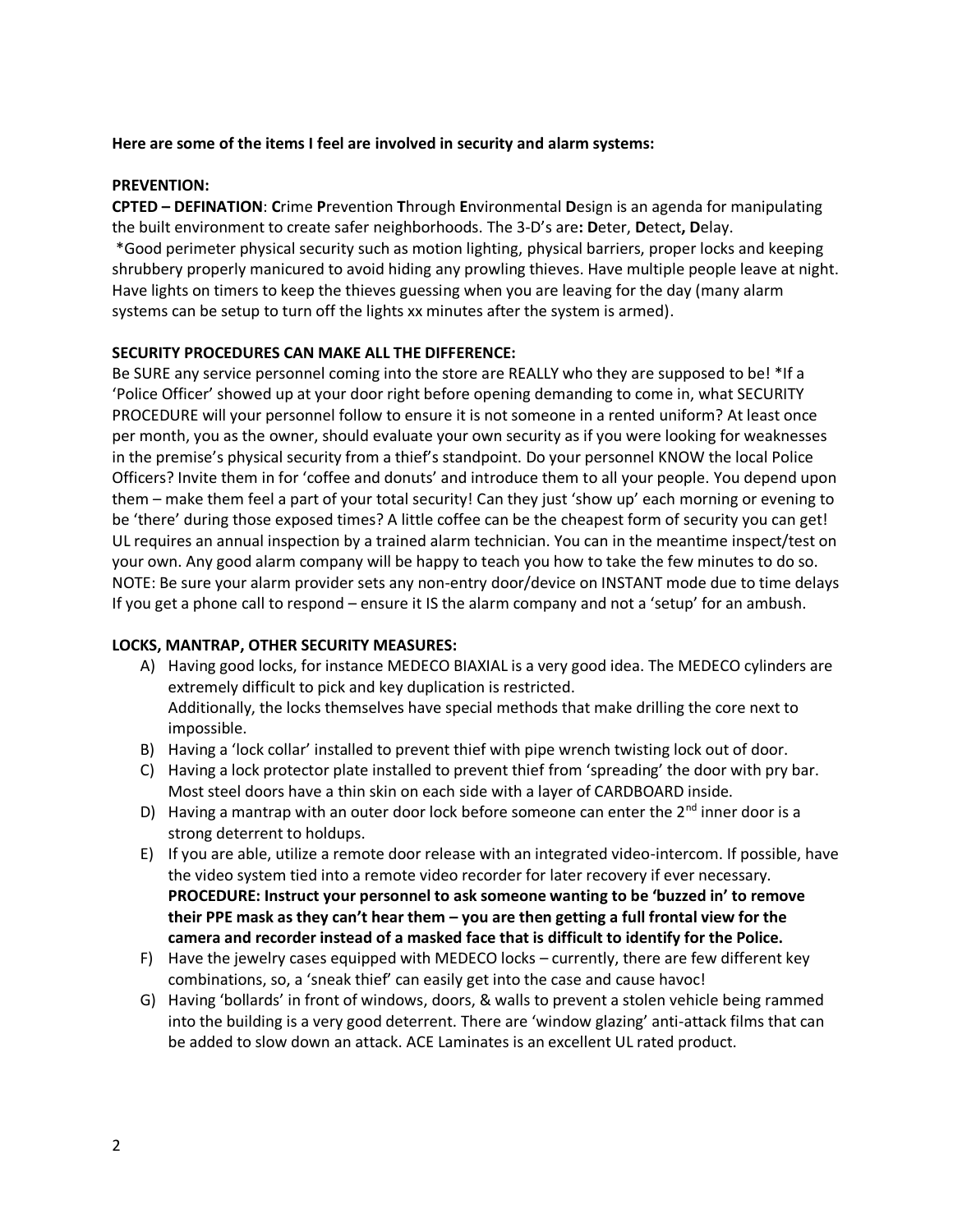## **PREMISE SECURITY ALARM SYSTEM: DETECTION:**

\***Perimeter magnetic door sensors**. These devices sense the door being opening and causes the alarm panel to trigger. These devices are very reliable in operation. Jade Alarm follows UL standards by placing the end of line supervision devices (EOL) at the magnetic contacts to detect attempt defeat by shorting the cable. \*NOTE: a new type of contact by *Magnasphere* is now on the market and appears to be able to prevent defeats by thieves using an outside magnet.

\***Interior audio glass breakage detectors**. These devices sense the initial low frequency of the impact and then the high frequency(s) associated with the glass breaking.

Unfortunately, these devices are not as reliable as we would like and the instruction manual even recommends backing up these sensors with interior motion detectors as they are about 85% reliable (fail to detect about 15% of the time – most embarrassing, but, it is a problem with this type of technology). Additionally, during storms these devices can false alarm in the event of nearby lightning.

**\*Glass Trap detectors**. These reliable devices are mounted on the glass itself. More expensive to install due to the labor involved, but, more reliable.

**\*Shock Detectors**. Will detect an attack on a wall or door frame. Must be properly installed & adjusted.

\***Interior Motion Detection**. There are standard sensors & higher quality motion sensors. The higher quality ProSeries units offer:

1-step reliable detection (UL only requires 3-step detection).

Detection of attempted daytime compromise by thief spraying with clear hair spray or blocking. Detection of thief even though they slowly 'creep' or crawl past the detector.

#### **SAFES: WHO IS UL?**

UL stands for Underwriters Laboratories, an independent organization dedicated to educating businesses and the public about safety and performance of products in a wide spectrum of industries. UL has been testing and rating products for more than 100 years and evaluates nearly 20,000 products annually. The UL rating is an indicator of product quality and certification of safety.

#### **UL RATED SAFES:**

Fire rate safes are NOT security safes and are easily compromised.

Security rated safes – note the following definitions of how safes are rated by UL:

\*The insurance company may require TRTL 30X6 safe due to the value of the merchandise being stored in the safe, successful burglar attacks – cutting through roof, hanging upside down and cutting through top of safe with diamond/carbide tipped cutting saw. **NOTE:** Have a motion sensor mounted above the ceiling above the safe to slow the burglar down.

**NOTE**: Don't install safe on wall next to another tenant or on outside wall. If you do, install shock sensors on the wall with plywood behind the vulnerable safe.

A **TL**-15 safe **means** that the device is tool resistant for up to fifteen minutes with common hand tools... ... **TL**-**30** (Common hand tools resistive up to **30** Minutes) These ratings mean that they are rated for an attack on the door ONLY! TL **30X6** common hand Tool Resistive up to **30** Minutes on all sides. The TRTL30x6 (Torch and Common Hand tools, grinding and drilling Resistive up to **30** Minutes on all 6 sides of the safe)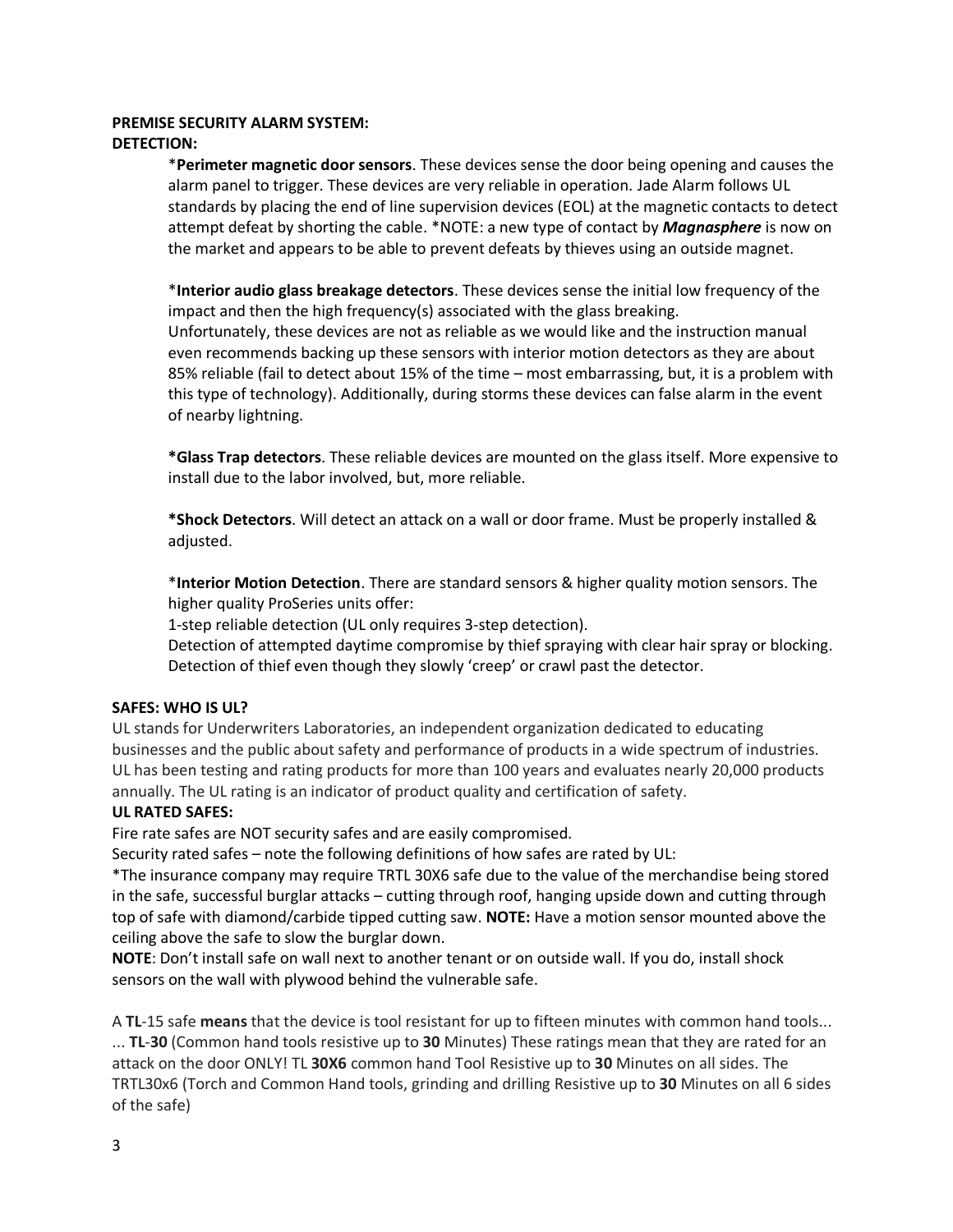## TL Rating

TL rated safes are combination lock safes that offer protection against attack using common hand tools. Safes with a TL rating will resist abuse with common hand tools for a varying amount of time, depending on which classification tier they fall under, from picking tools to hand tools (but on the door ONLY). TR-rated safes can also withstand welding and cutting torch abuse. They are much more secure.

## B-Rating

A B-rated safe's walls are less than 1/2" thick, and its doors are less than 1" inch thick. A B-rated safe earns its rating with the presence of a locking device. Typically, lock work and re-locks are examined when choosing a B-rated safe.

#### C-Rating

C Rate safes have steel walls that are at least 1/2" thick and doors that are at least 1" thick, as well as a lock.

## Fire Rating

Fire ratings are evaluated by testing to see if safes withstand varying furnace heat for specific amounts of time. For example, the UL Class 350 1-hour fire rating means that the internal temperature of the safe will not exceed 350°F for at least 1 hour when exposed to external temperatures over 1700°F. A safe may have a 1-, 2-, or 3-hour time classification. Additionally, safes will be heated and then dropped from heights reaching 30 feet to test against explosions.

## **SAFE & VAULT ALARM SENSORS:**

**Balanced reed magnetic contacts** are designed to detect an intruder attempting to substitute an outside magnet to defeat the safe door sensors. \*Having contacts ONLY on the safe is a UL rating of PARTIAL.

**EVD Electronic Vibration Detection devices** on the safes. These devices (square boxes that house microphones) listen for someone attacking the safes with a hammer, torch, diamond saw, or burning bar (sophisticated attack utilizing special rods with pure oxygen fed into a pipe – it will reach temperatures that melt through concrete). \*Having contacts + EVD on the safe is a UL rating of COMPLETE.

**VSA: Vault Sound Alarm.** These devices mounted within the vault & designed to detect attack by drilling, burning bar attack or blasting. UL rating is COMPLETE.

#### NOTE:

Jade Alarm Co., even though no longer required for UL Certification of the safes, has placed smoke detectors above the safes to detect a burning bar or torch attack. One side benefit is these sensors have actually detected fires within 2-jewelry stores and resulted in 'saves' – something we are very proud of!

#### **ANNUNCIATION: THE LOCAL ALARM:**

UL rated Mercantile alarms require a UL rated Bell-in-box. This bell is setup to sound the local alarm upon detection and has additional detection sensors on it to detect unscrewing of the front cover or drilling.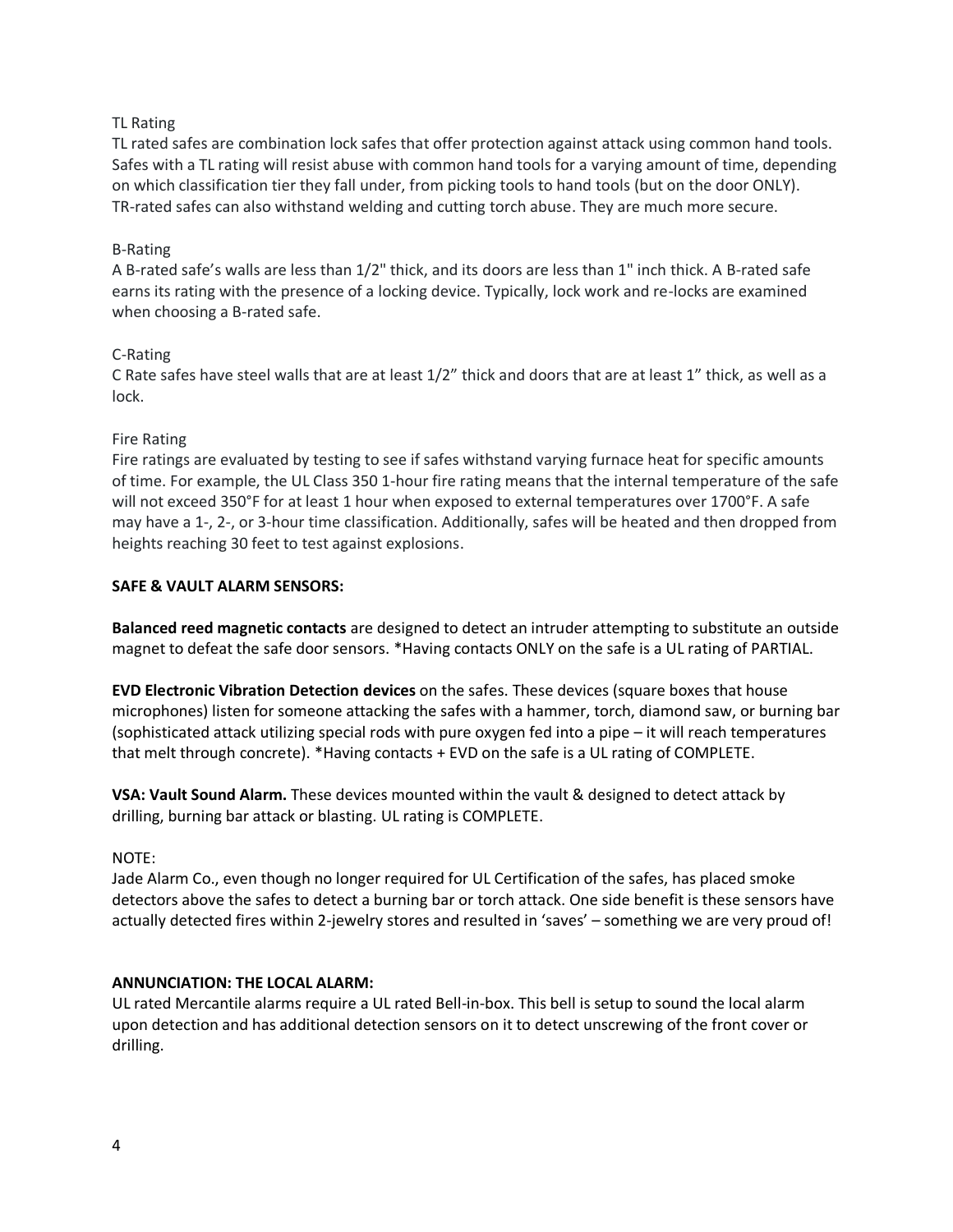#### **REPORTING/MONITORING:**

I own and operate the only local, full-service UL Certified, Independent Central Station and Installation Company in the Kansas City Missouri area. We provide not only alarm signal monitoring by also open/closing supervision – enabling us to be sure the system is armed by a certain time and management alerted if someone comes in during non-normal times (even if they have the alarm code). The ability to get responding authorities to your premises gives thieves a limited amount of time to defeat the safe. A rapid response makes it impractical for thieves to get their 'catch' without being 'caught'. To get the 'loot' the thieves will try the following methods (and others) to defeat the Central Station monitoring connection:

- A) Interruption of main AC power. Alarm systems should have a rechargeable battery backup in the event of this occurrence. While UL mandates a minimum of 4-hours, consider having at the very least 24-hours of standby power if not more. Knowledgeable thieves are taking advantage of 'storms' and disguising their interruption of the power as a 'normal' power outage. Upon responding to a power outage, be sure the Police Officers go in with you to avoid an 'ambush' situation.
- B) Cutting the phone line in the 'old days' where there was a digital communicator/dialer, cutting the phone line would defeat the connection. Without the POTS (plain old-fashioned telephone service), the Central Station would not be aware of the break-in.
- C) Reverse polarity connection this is where low voltage was run across a cable pair rented from the phone company. Upon the alarm being triggered, the voltage was reversed and the alarm detection equipment at the monitoring facility would sound. If the phone line was cut, the loss of voltage would cause a trouble buzzer. However, this type of equipment is easily defeated using a lantern battery. Typical monitoring of this equipment is done at a Police Headquarters.
- D) Internet monitoring with the advent of the internet, the ability to monitor the alarm information became apparent. Jade Alarm Co. was the FIRST UL Central Station in the United States to try this new technology at a Jewelry Store in Lawrence Kansas. With the ability for the equipment to 'poll' the customer's alarm system, there was an assurance the connection was intact and thus the 'LINE SECURITY' UL certificate could be issued. The issue is, due to the nonreliability of the internet, shop owners frequently get phone calls in the middle of the night when the internet goes down. You need to realize; the internet is designed to be used for *entertainment* purposes.
- E) As thieves become more knowledgeable, they attempt to defeat the line security internet monitoring. The alarm industry was up to the challenge and implemented **encryption** methods to defeat the attempt defeat. For higher risk accounts, the insurance underwriter will require encrypted alarm equipment to detect a sophisticated compromise attempt.
- F) Since the internet normally depends upon vulnerable phone lines, the manufacture DMP out of Springfield Missouri has brought out their *adaptive technology* system. This is where the alarm panel at your premise automatically switches to cell if the normal internet connection is disrupted. Upon return of the normal internet connection, it switches back to save the cost of cell usage time. As this type of a system meets UL's standard for non-interruption of the polling sequence, looking 'normal' to the Central Station Monitoring facility and the owner does not get a phone call in the middle of the night.
- G) True Digital Radio. In 1983 Jade Alarm Co. installed its first radio tower to ensure our own radio system would enable reliable monitoring when other methods failed. To be sure our customers would receive the best of service, many times we include this service with other monitoring service for a multi-layered approach.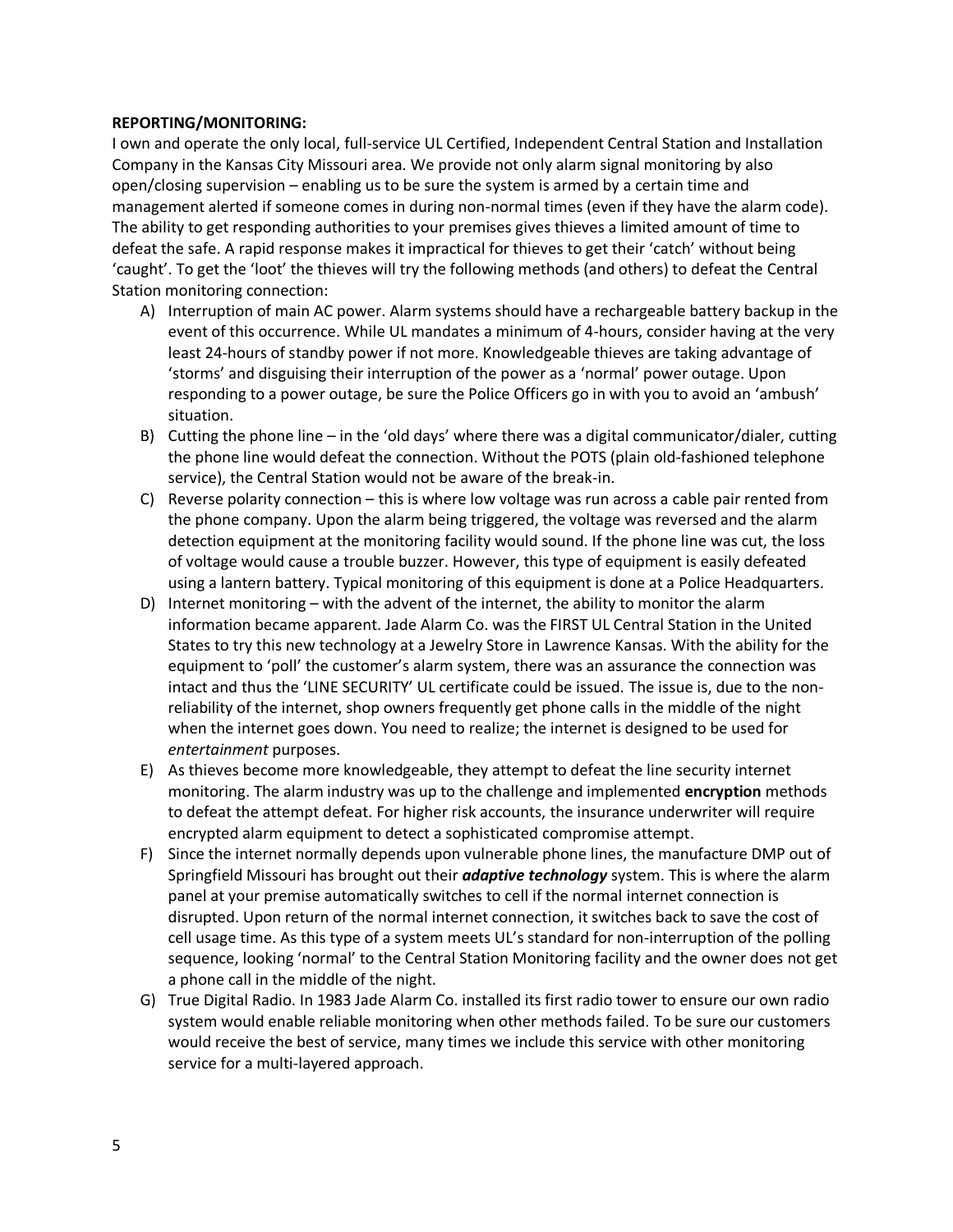## **OTHER IMPORTANT CENTRAL STATION SERVICES**:

Supervised Open & Closing: This indicates when the alarm is armed or disarmed back at the Central Station. This is both a management tool and an anti-holdup tool.

Management tool: You are kept apprised if someone goes in after hours. Possibly helping to keep 'shrinkage' to a minimum. Open/Closing reports can be sent to you daily, weekly, bi-weekly, monthly for you to review.

Anti-holdup tool: After the alarm is armed, if shortly thereafter disarmed, the Central Station should be calling to inquire WHY? \*This could be an ambush scenario.

### **HOLDUP ALARM TRIGGERING:**

- A) Silent, manually triggered alarms transmit a signal to the Central Station Monitoring facility where operators will notify the Police for response
- B) These devices can be either stationary or portable.
	- a. If portable, be sure to replace the batteries as recommended. Have them on a schedule otherwise, when you need them, they will be 'dead'.
	- b. Consider having the portable units programmed to alert at both the shop and your residence – carrying in the car with you or out in the yard is a very good idea! The alarm system at the shop or at the residence would 'know' where you are located.

#### **VIDEO SURVEILLANCE:**

- A) While video surveillance (aka, CCTV) systems have been around for decades, recently, with the advent of computerized systems, they have taken on extremely high-resolution clarity. These systems can even pickup small items (diamonds) on the floor. The new 'language' of the video systems includes megabytes (how much video storage), megapixel (how much detail the camera can see). You need to ask yourself the following questions: How much video storage do I want with the number of cameras I need and how 'clear' do I want the picture to be? This will determine the size of the disk drive (cost) and ability to see a better picture. We are now coming of age to not only being able to see your system from a remote smart phone or desktop and having remote storage of pictures so someone coming in and demanding the recorder will still be identified as the video is stored at a remote location as well as on site.
- B) Be SURE your system is checked daily! My personnel check each system once per 8-hour shift. This diligence has resulted in employees being 'caught' moving cameras away from the high-risk area as well as a camera or recorder going down. For, it is not IF the system will go down, it is just a matter of time – these are computers and they WILL BREAK!
	- C) Be SURE your system includes a surge suppressor (we recommend Tripp lite ISOBAR units – get the METAL units and not the cheap plastic ones!) and a UPS battery backup. Thieves will disconnect power and then proceed to holdup or burglarize. Unless your system has backup power – it is of no use during that time.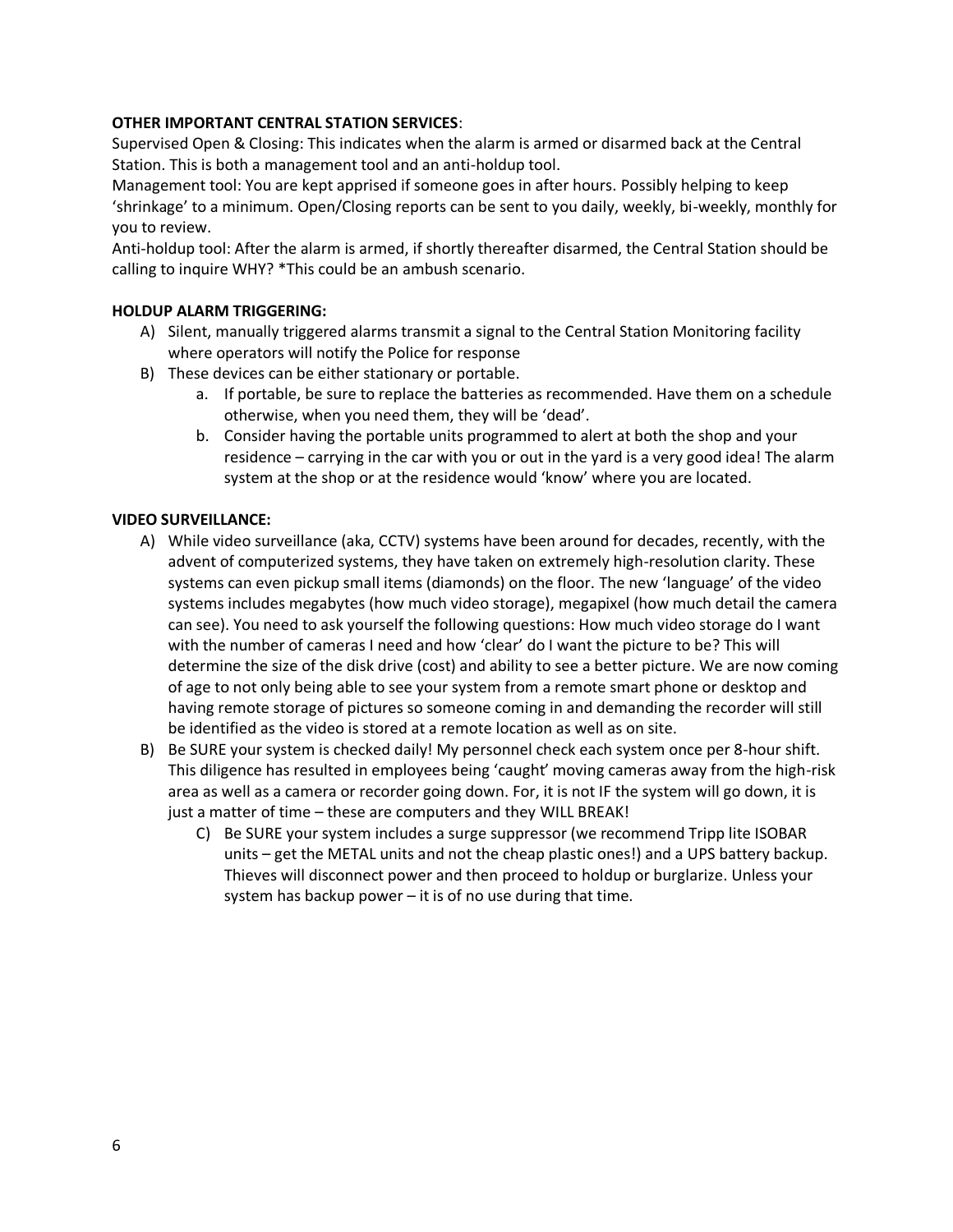Please note the following video links that may be of interest to you:

**Defeat of perimeter door sensors with a magnetic:**

**<https://magnasphere.com/intruders-entering-your-home-or-business/>**

**Defeat of safe alarm contacts with an exterior magnetic: <https://www.youtube.com/watch?v=N9N7zrW-qPA>**

#### **Defeat of motion detectors and how the ProSeries motion detects this:**

[https://www.bing.com/videos/search?q=youtube+bosch+proseries+motion&view=detail&mid=58FD4D](https://www.bing.com/videos/search?q=youtube+bosch+proseries+motion&view=detail&mid=58FD4D803EF3D12E5B6D58FD4D803EF3D12E5B6D&FORM=VIRE) [803EF3D12E5B6D58FD4D803EF3D12E5B6D&FORM=VIRE](https://www.bing.com/videos/search?q=youtube+bosch+proseries+motion&view=detail&mid=58FD4D803EF3D12E5B6D58FD4D803EF3D12E5B6D&FORM=VIRE)

#### **Defeat of motion detectors by intruder crawling:**

[https://www.bing.com/videos/search?q=youtube+bosch+proseries+motion&&view=detail&mid=E3D72](https://www.bing.com/videos/search?q=youtube+bosch+proseries+motion&&view=detail&mid=E3D729D477478D709C71E3D729D477478D709C71&&FORM=VRDGAR&ru=%2Fvideos%2Fsearch%3Fq%3Dyoutube%2Bbosch%2Bproseries%2Bmotion%26%26FORM%3DVDVVXX) [9D477478D709C71E3D729D477478D709C71&&FORM=VRDGAR&ru=%2Fvideos%2Fsearch%3Fq%3Dyou](https://www.bing.com/videos/search?q=youtube+bosch+proseries+motion&&view=detail&mid=E3D729D477478D709C71E3D729D477478D709C71&&FORM=VRDGAR&ru=%2Fvideos%2Fsearch%3Fq%3Dyoutube%2Bbosch%2Bproseries%2Bmotion%26%26FORM%3DVDVVXX) [tube%2Bbosch%2Bproseries%2Bmotion%26%26FORM%3DVDVVXX](https://www.bing.com/videos/search?q=youtube+bosch+proseries+motion&&view=detail&mid=E3D729D477478D709C71E3D729D477478D709C71&&FORM=VRDGAR&ru=%2Fvideos%2Fsearch%3Fq%3Dyoutube%2Bbosch%2Bproseries%2Bmotion%26%26FORM%3DVDVVXX)

#### **Defeat of motion detectors by intruder trying to compromise:**

[https://www.bing.com/videos/search?q=youtube+bosch+proseries+motion&ru=%2fvideos%2fsearch%3](https://www.bing.com/videos/search?q=youtube+bosch+proseries+motion&ru=%2fvideos%2fsearch%3fq%3dyoutube%2bbosch%2bproseries%2bmotion%26%26FORM%3dVDVVXX&view=detail&mid=42C03B2A897023BE3DDC42C03B2A897023BE3DDC&rvsmid=E3D729D477478D709C71E3D729D477478D709C71&FORM=VDQVAP) [fq%3dyoutube%2bbosch%2bproseries%2bmotion%26%26FORM%3dVDVVXX&view=detail&mid=42C03](https://www.bing.com/videos/search?q=youtube+bosch+proseries+motion&ru=%2fvideos%2fsearch%3fq%3dyoutube%2bbosch%2bproseries%2bmotion%26%26FORM%3dVDVVXX&view=detail&mid=42C03B2A897023BE3DDC42C03B2A897023BE3DDC&rvsmid=E3D729D477478D709C71E3D729D477478D709C71&FORM=VDQVAP) [B2A897023BE3DDC42C03B2A897023BE3DDC&rvsmid=E3D729D477478D709C71E3D729D477478D709C](https://www.bing.com/videos/search?q=youtube+bosch+proseries+motion&ru=%2fvideos%2fsearch%3fq%3dyoutube%2bbosch%2bproseries%2bmotion%26%26FORM%3dVDVVXX&view=detail&mid=42C03B2A897023BE3DDC42C03B2A897023BE3DDC&rvsmid=E3D729D477478D709C71E3D729D477478D709C71&FORM=VDQVAP) [71&FORM=VDQVAP](https://www.bing.com/videos/search?q=youtube+bosch+proseries+motion&ru=%2fvideos%2fsearch%3fq%3dyoutube%2bbosch%2bproseries%2bmotion%26%26FORM%3dVDVVXX&view=detail&mid=42C03B2A897023BE3DDC42C03B2A897023BE3DDC&rvsmid=E3D729D477478D709C71E3D729D477478D709C71&FORM=VDQVAP)

# **Defeat of Central Station cell connection with cell jammer: (video out of Ireland)**

<https://www.jadealarm.com/wireless>

#### **Defeat of jewelry store's alarm and entry through roof:**

[https://www.youtube.com/watch?v=0a\\_oVMo1t2Y](https://www.youtube.com/watch?v=0a_oVMo1t2Y)

#### **Houston Gun Shop burglary – notice how organized the thieves are:**

 $\overline{\mathbf{r}}$ VID-20200604-WA0 092.mp4

Thank you for your time in evaluating the above discussions and recommendation(s)  $-1$  truly hope this has been an informative 'journey' and will help to ensure the viability of your business!

## **Joseph Pfefer**

Joseph (Joe) Pfefer President & Founder Jade Alarm Co.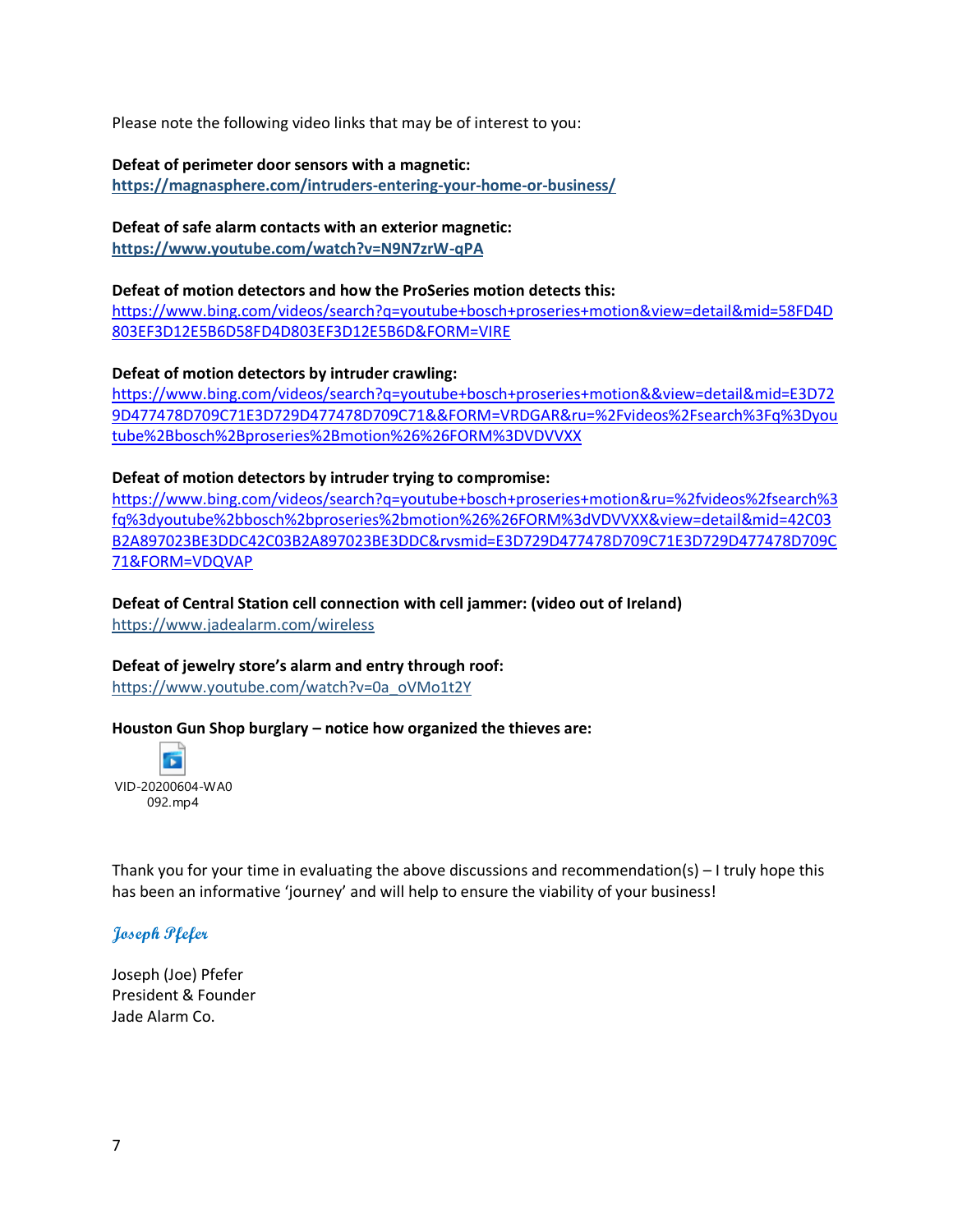If your power is out during an ice storm or if thieves cut your power lines during sever storm – will your system be able to continue to protect you? Consider getting a heavy duty extended battery cabinet!

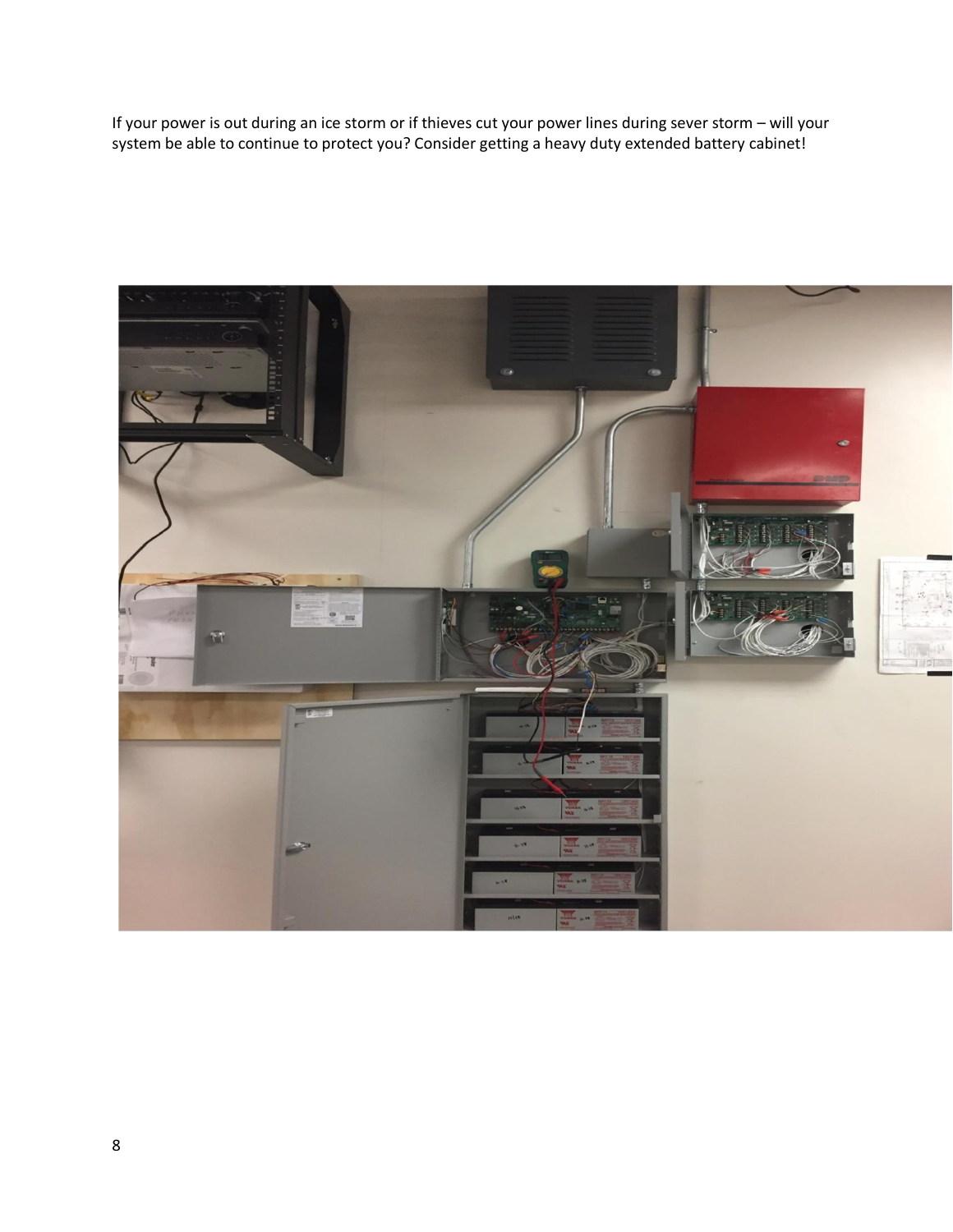

**AT 02:17 HOURS JADE ALARM DISPATCHERS CONTACTED THE POLICE UPON RECEIVING ALARM SIGNALS FROM OUR SECURENET RADIO NETWORK FROM A BACK ROOM MOTION ALARM SIGNAL FOLLOWED BY A TAMPER ALARM SIGNAL. BURGLARS HAD CUT THE PHONE AND INTERNET LINES – BURGLARS FLED!**